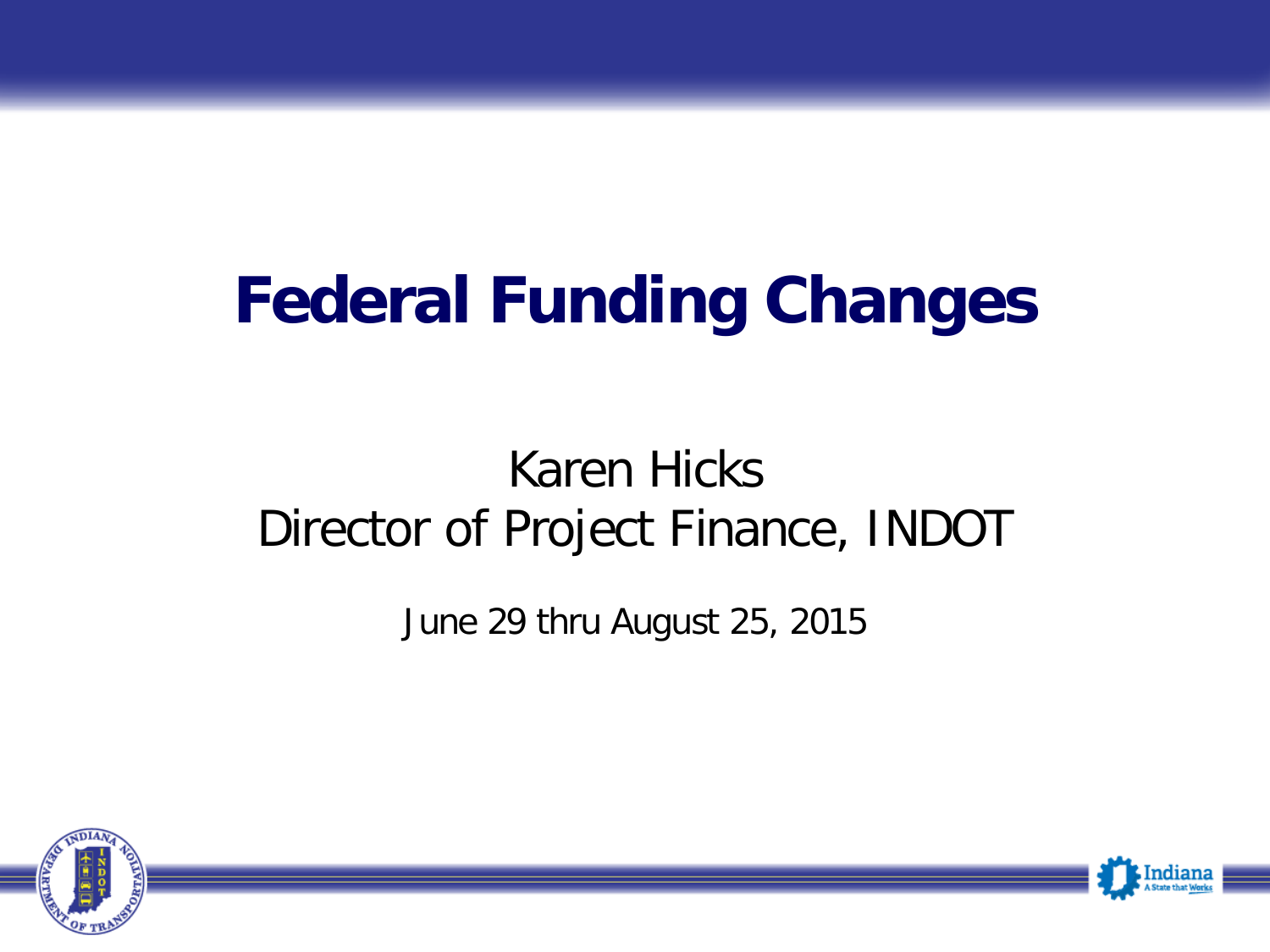# **Why is this meeting necessary?**

- Oversight from the Federal Office of the Inspector General (OIG) has increased drastically in the last year. Obligated funds and how long those funds have or will be on a project has surfaced as a top priority. Although the OIG had previously focused on such processes they had not strongly enforced the regulations. They are now!
- **This is a federal mandate coming from** Washington DC.



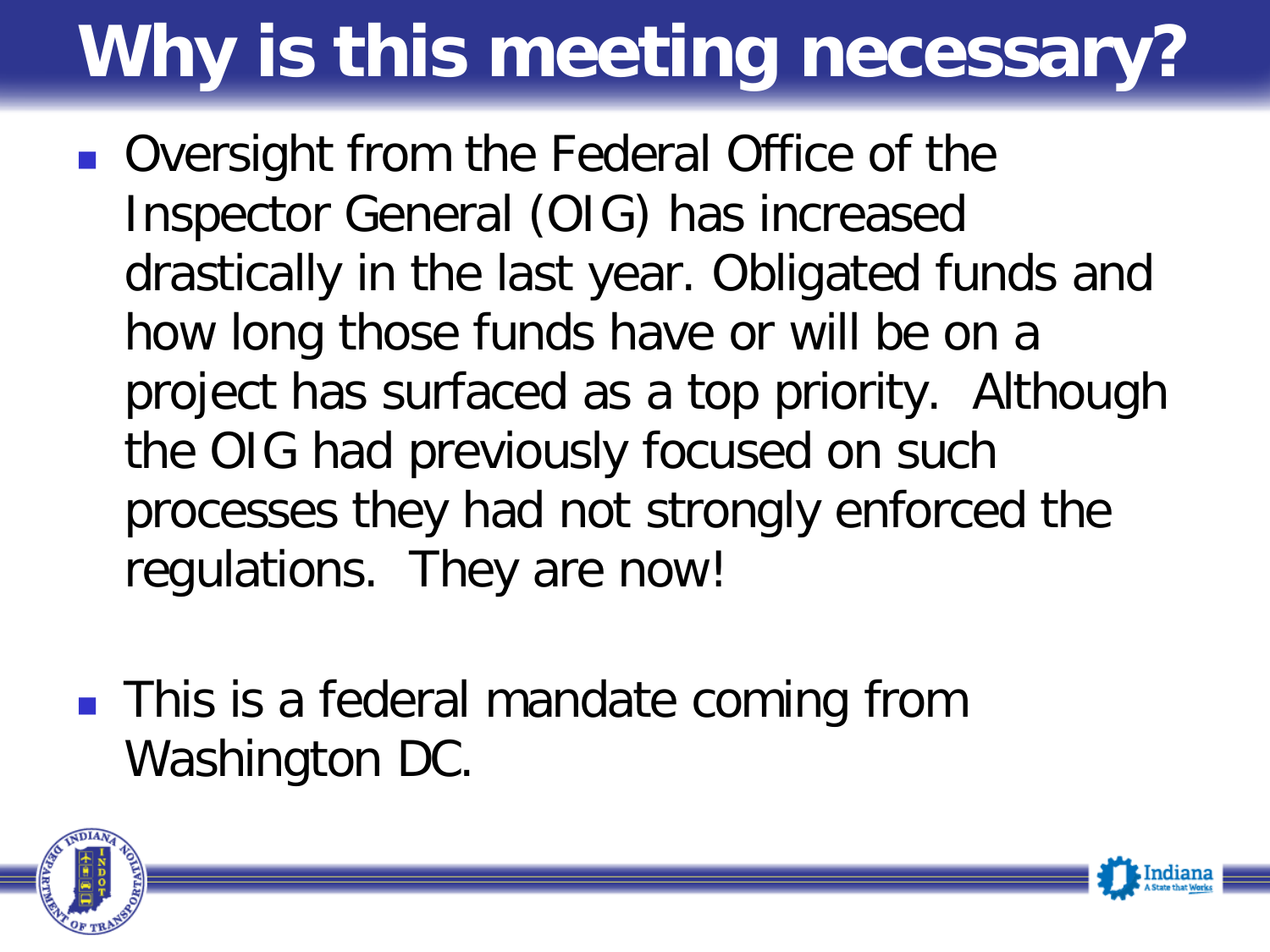#### **A call for projects for a given state fiscal year.**

- Award project is accepted in the call, a funding amount is given for the specified state fiscal year identified in the call. Note: an award does not authorize the federal funds.
- Notice to Proceed  $-$  A NTP must not be given before federal authorization is in place.



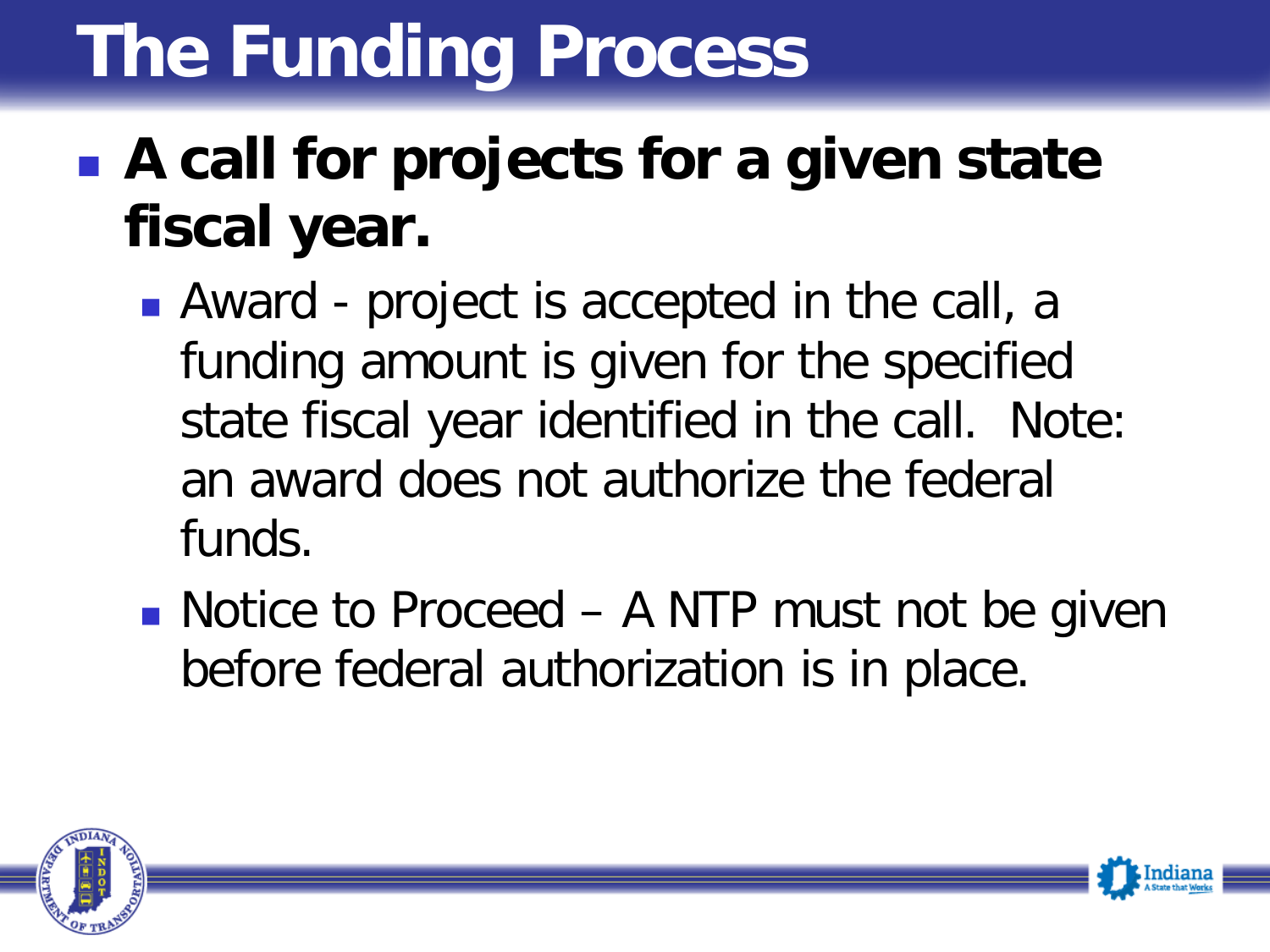- Federal Authorization A request given to the district for federal authorization on the phase you need to begin should be within six weeks. Note: This should never be more than eight weeks prior to phase start.
	- **District will request authorization through the** Project Finance CAPWise system. Note: Federal authorization is only requested, not approved.
		- **Project Finance requests federal authorization for the** project phase.
		- **Federal Highway has 5 days to approve or deny request.**
		- **Total processing time from request to District to federal** authorization approval should be no more than 10 days.



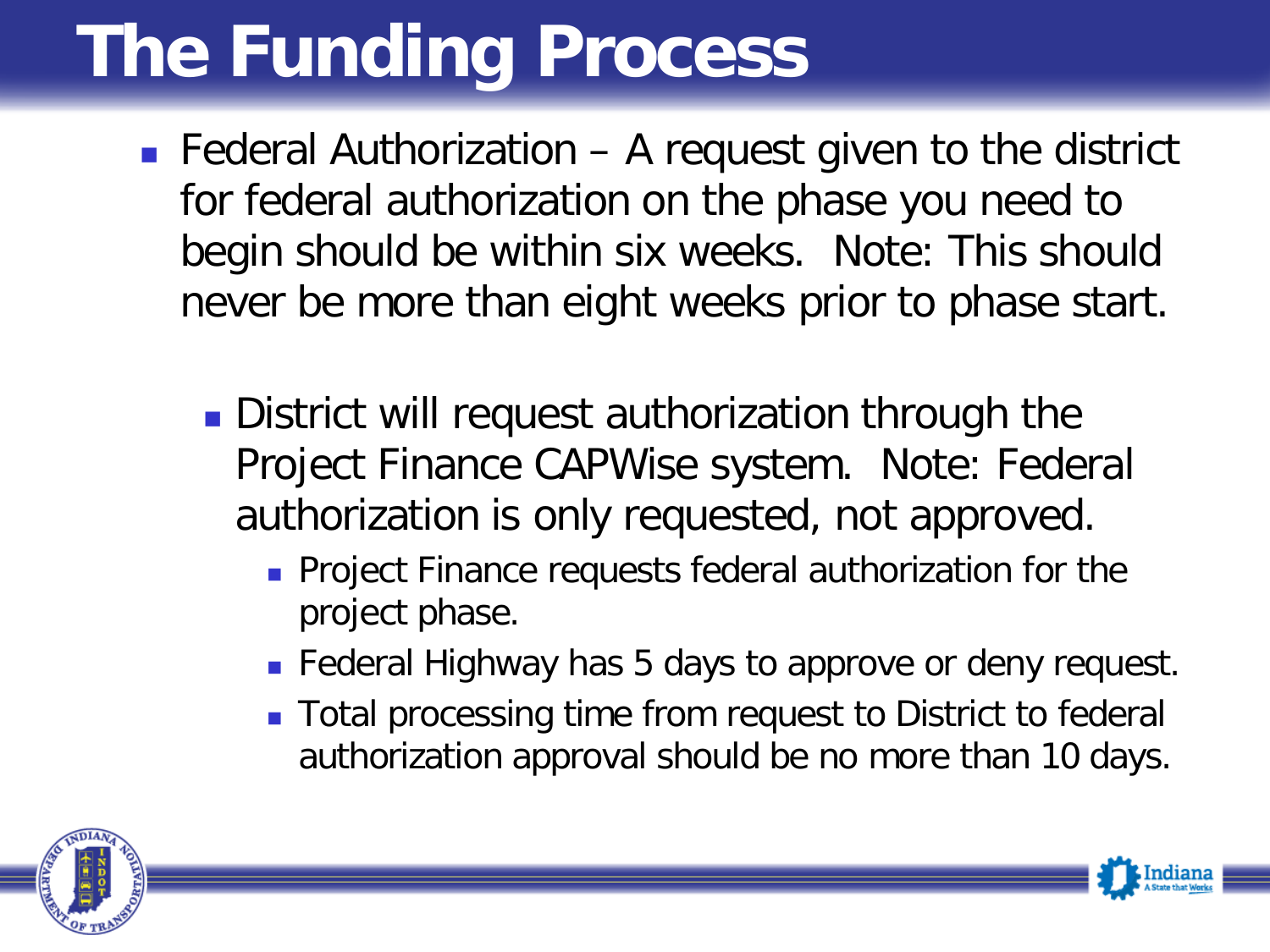Purchase Order is received by LPA and a Notice to Proceed may be given.

- **PO** must indicate the project/phase end date. This date is the last date eligible cost against the phase will be eligible for reimbursement.
- **Only an approved justification will move the** project/phase end date out. The "consultant not starting work when expected" is not a qualifying justification to move out an end date.
	- No more than 90 days may lapse from the end date for final reimbursement. That 90 days includes submission of invoice to District and payment to LPA. If you wait until the 90<sup>th</sup> day there will be no reimbursement.



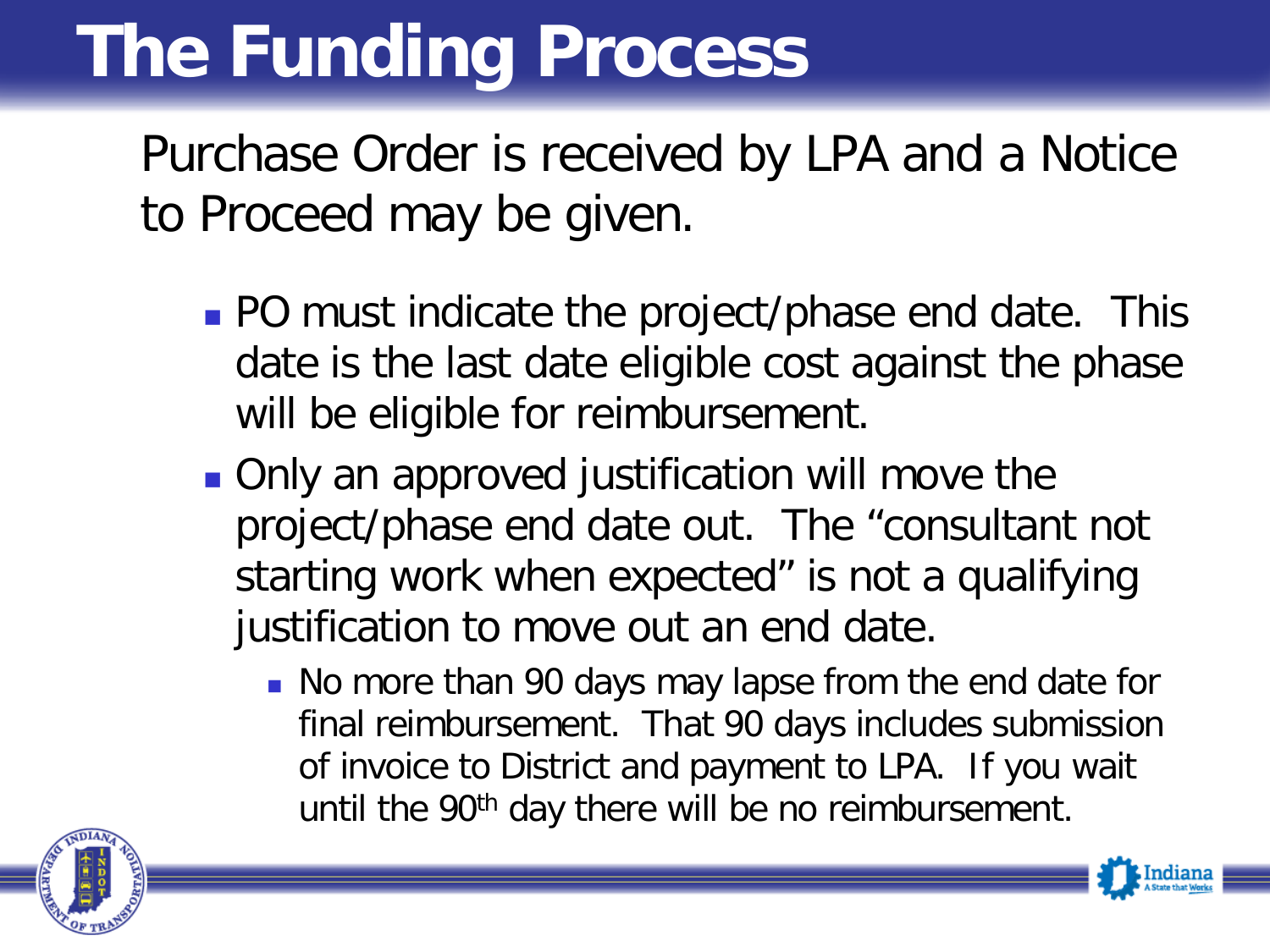- Call for Project
- **6** wks to PE
- **PO & NTP given** 
	- **PO** project end date
- 6 wks to RW
- **PO & NTP given** 
	- PO project end date
- **Project Lets**
- CE PO & NTP
	- PO project end date
- **Funding Award**
- Request Fed. Auth.
- $\Rightarrow$  Invoice w/in 6 mos.
	- **Preferably 6 weeks**
	- Request Fed. Auth.
	- Invoice w/in 6 mos.
		- **Preferably 6 weeks**
		- **Request CE Federal**
		- **Invoice w/in 6 mos.** 
			- **Preferably 6 weeks**



Note: Same path must be followed for UT and RR phases.





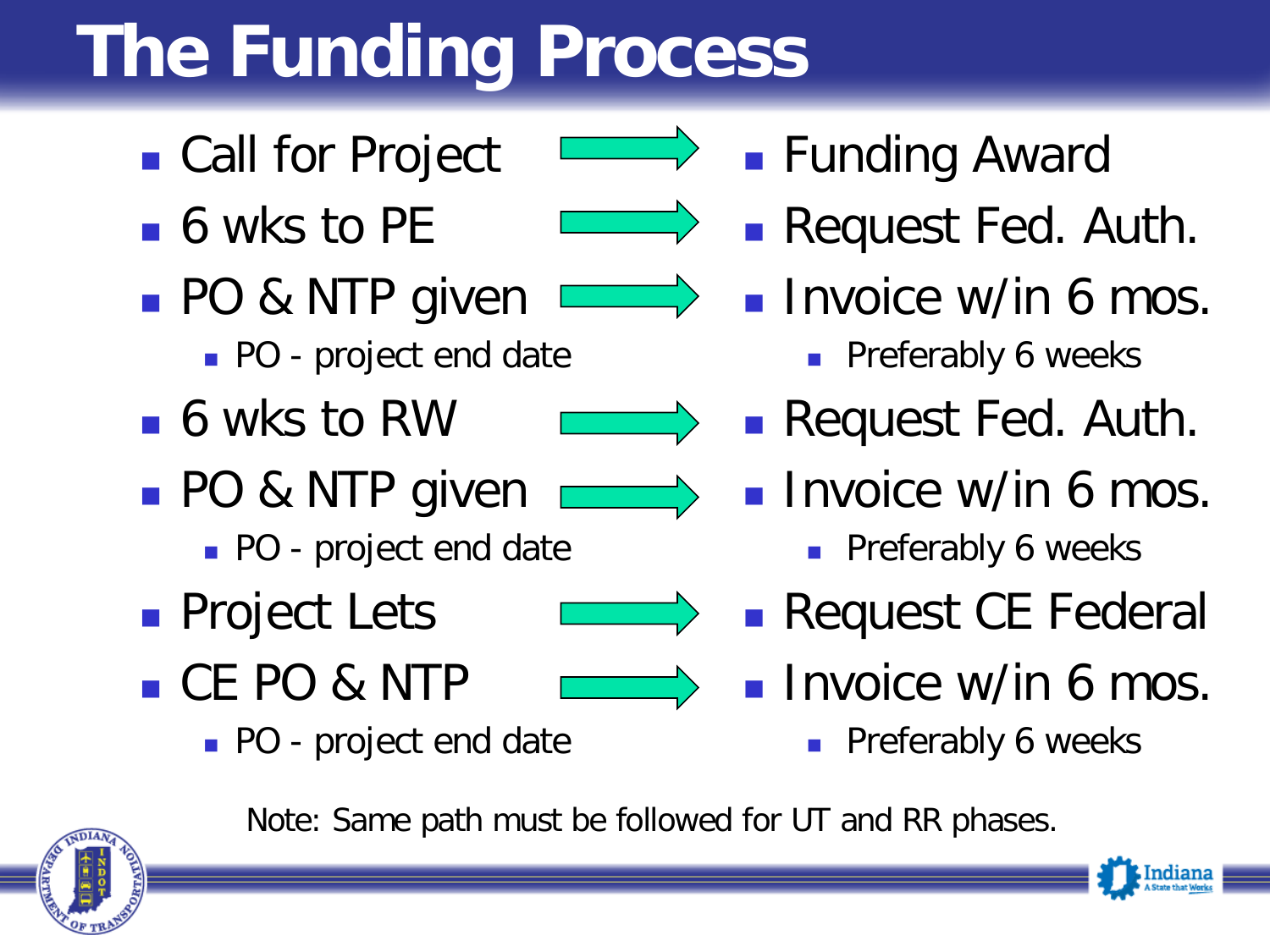#### **Inactives**

**Inactives are projects where federal funds have been requested, but have sat dormant for 9 months. These are considered improper obligations where a decision by the federal government can be made to remove the federal obligation.** 

- **If the federal obligation is removed, you can no** longer seek reimbursement.
	- You either stop work and attempt to receive more federal funds or you pay 100% Local.



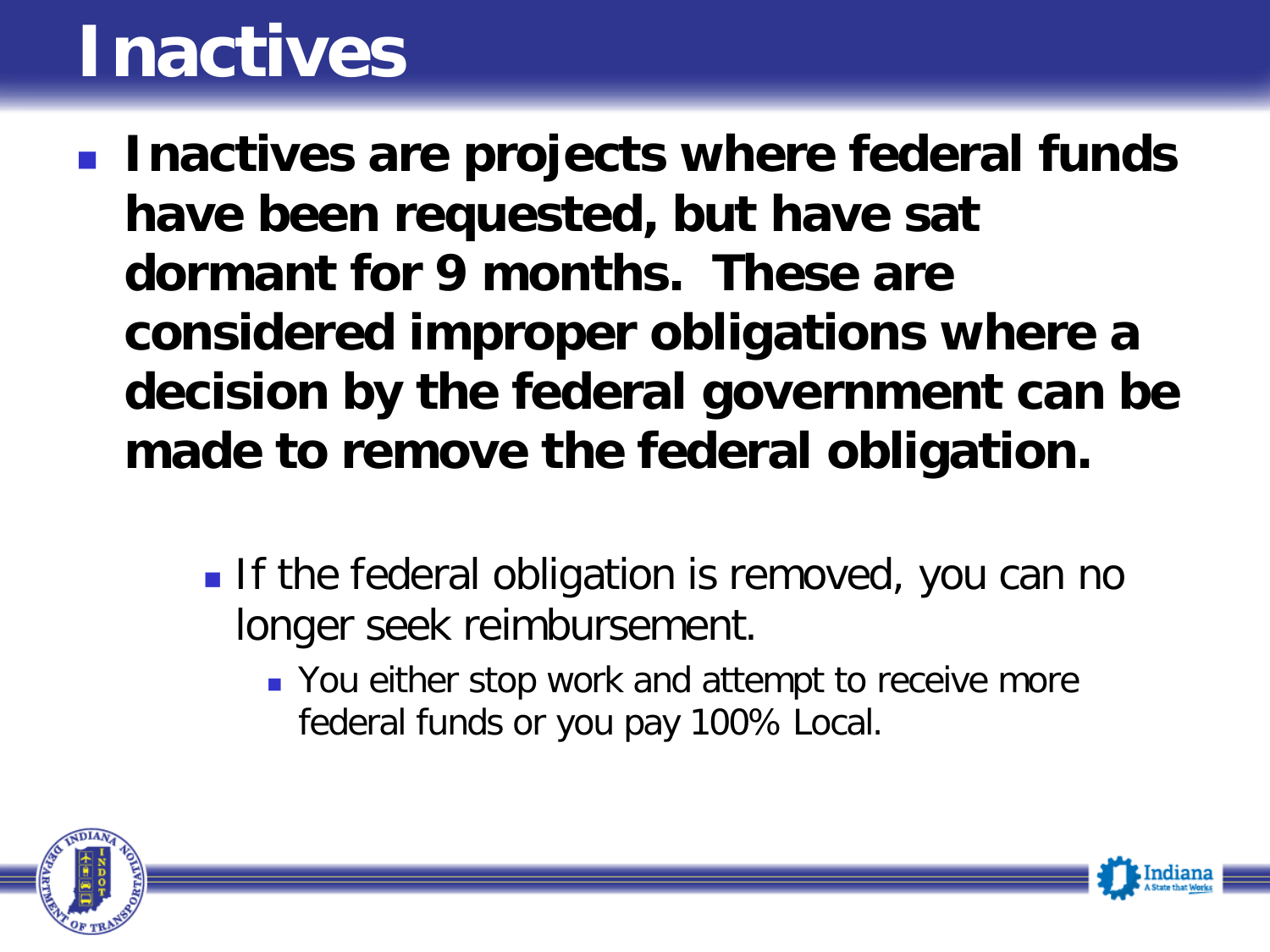### **How to stop removal of Fed Aid**

- **Nake sure you do not request federal funds to be** authorized unless the work will begin within  $6 - 8$ weeks of your request.
- **Make certain your consultant understands they must** invoice you at least once a month. Even if it is just \$10.
- Do not wait until all work has been completed and do not allow your consultant to do the same.
- Know that any funds expected for reimbursement are in jeopardy if the project falls into inactive or the project/phase date ends.



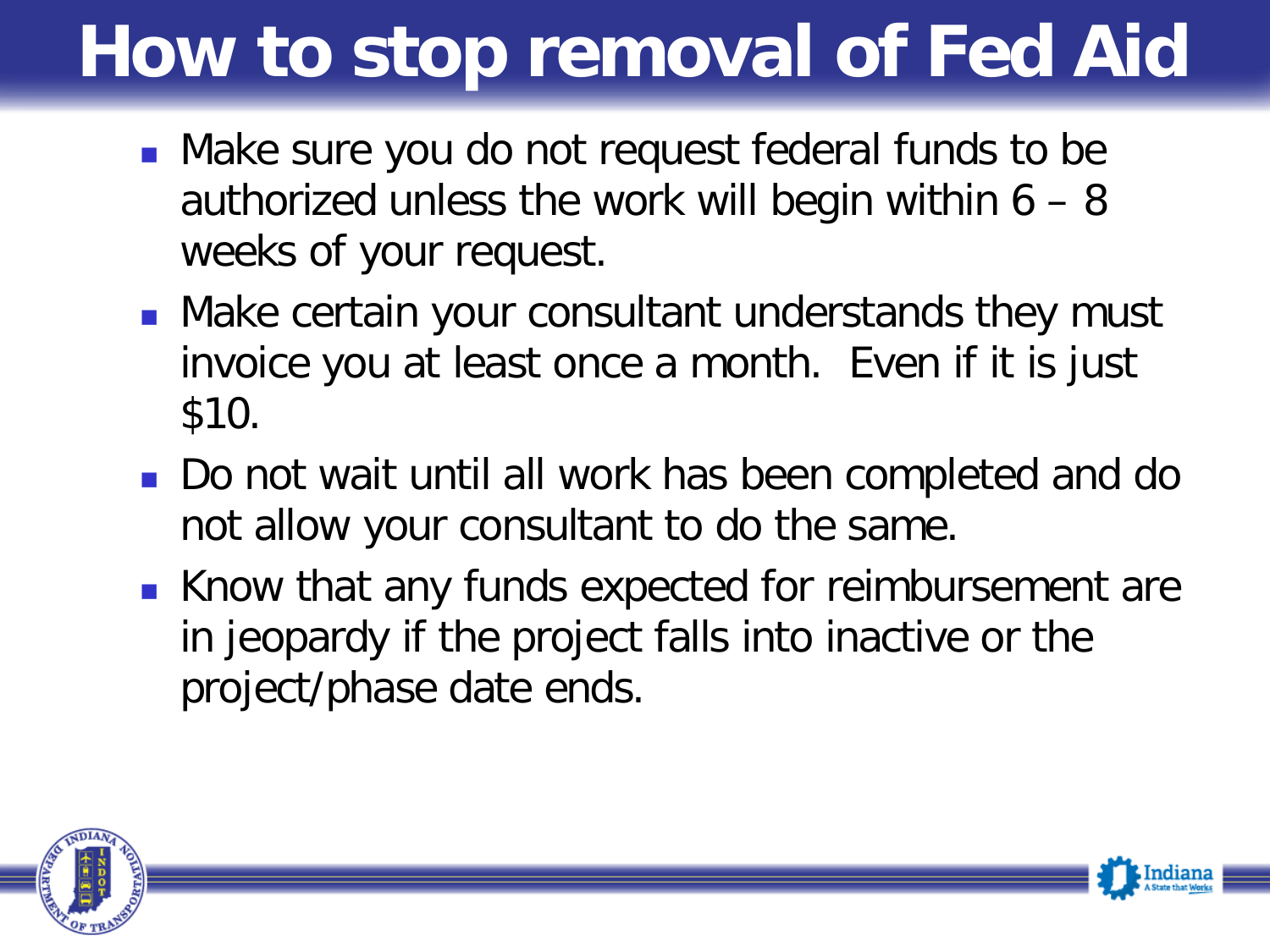



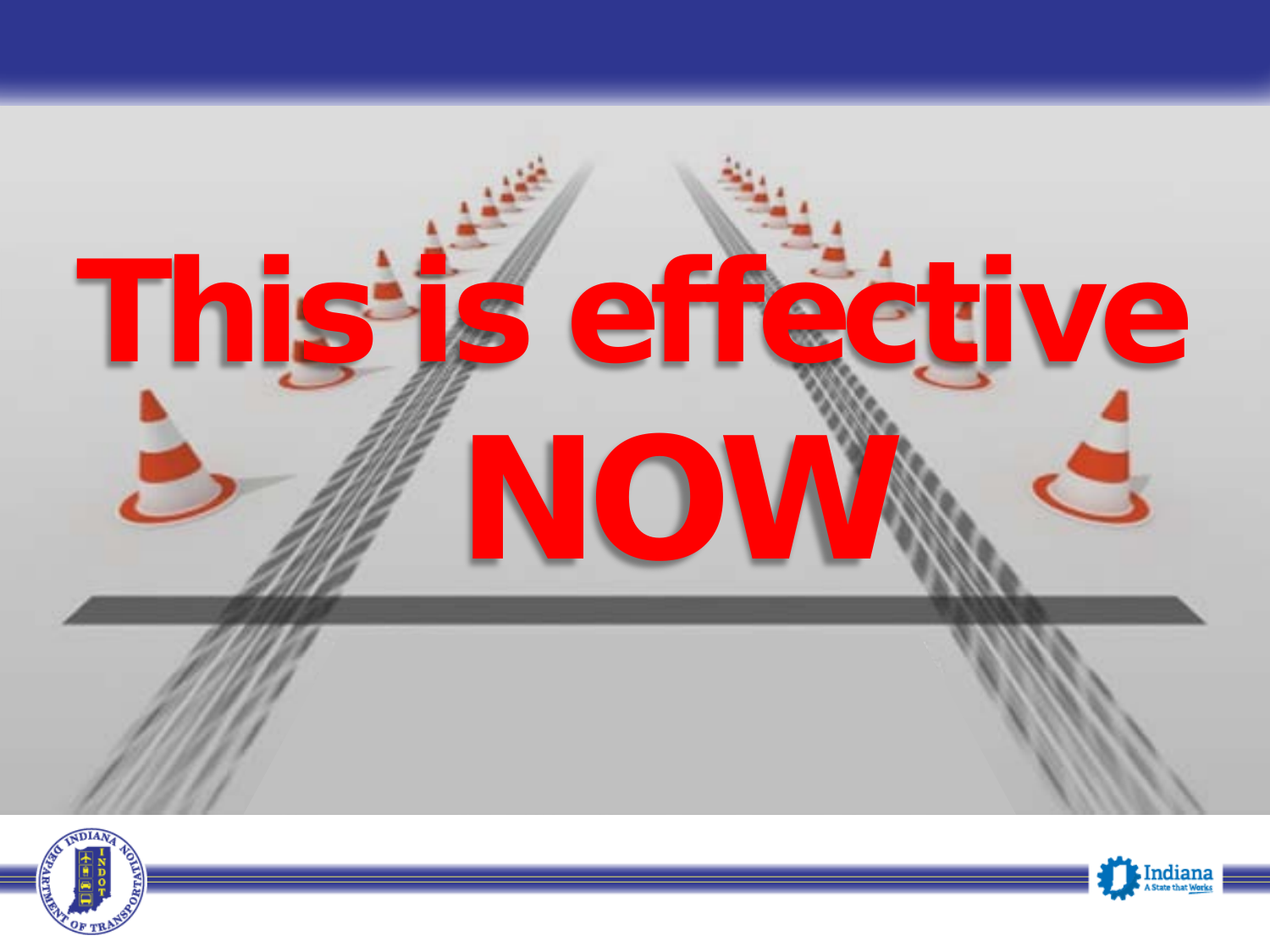#### **Project End Dates are dates defined by phase. Thus a project end date is actually a phase end date.**

- Another term you could hear or read about is Performance End Date. They are one and the same when referring to the federal requirement surrounding obligations.
- **As stated in the beginning, project/phase end** dates will affect your ability to seek reimbursement.



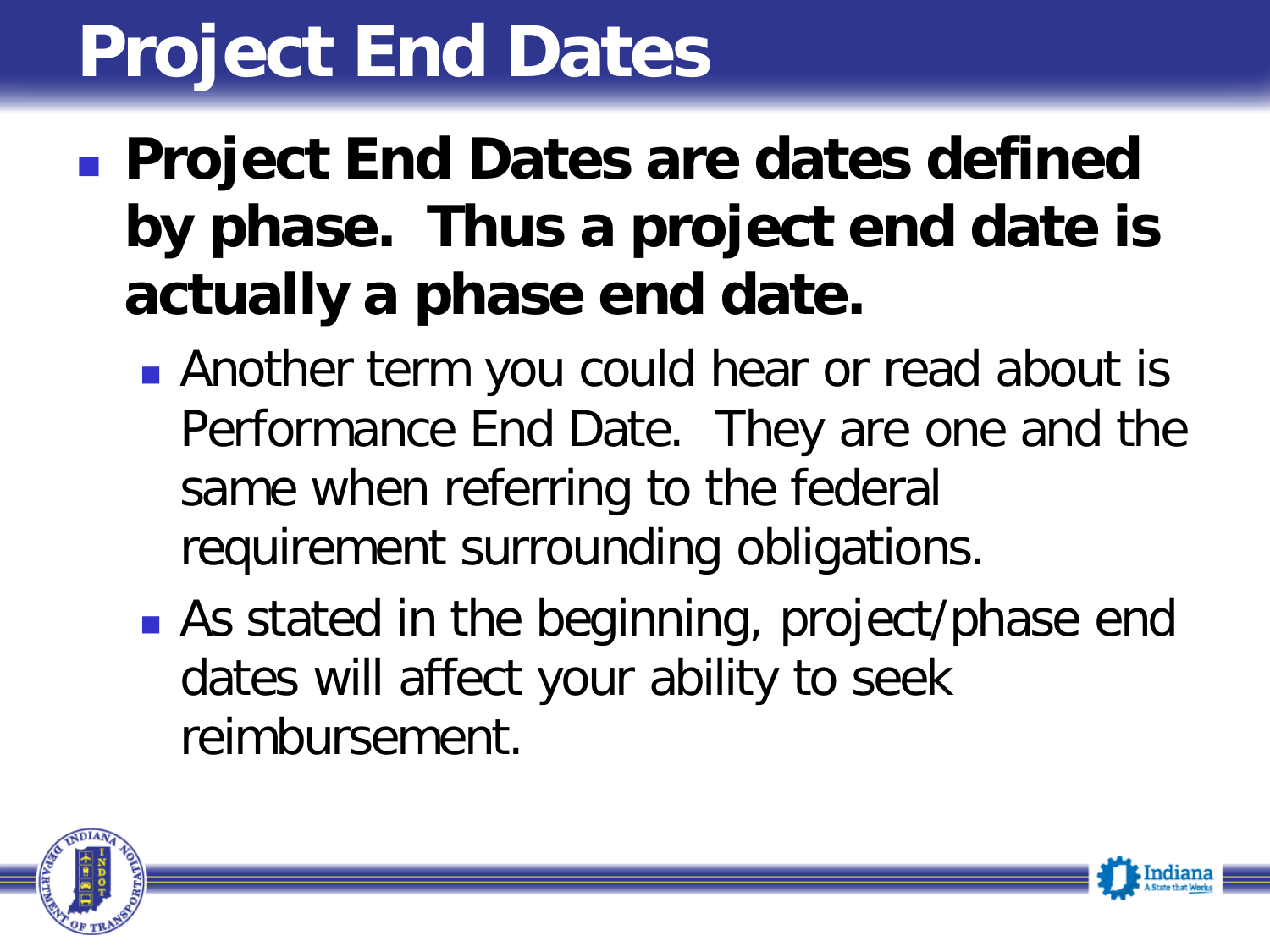If a project moves to the next phase before the phase (project) end date of the first phase you will be able to continue seeking reimbursement for the first phase, as well as the second phase. This is true for every phase that is added before the expiration of the prior phase (project) end date.



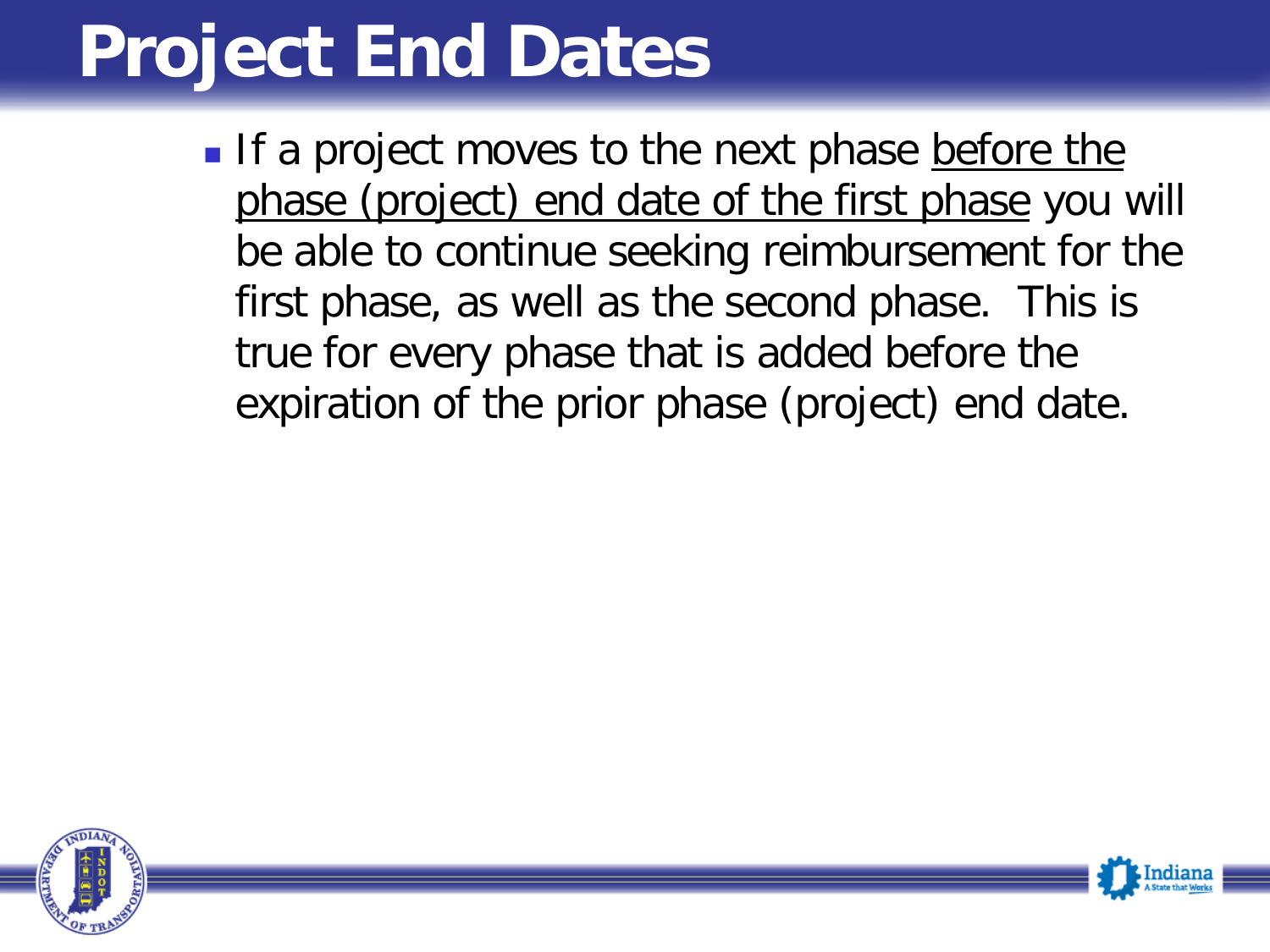- A phase that is added after a phase (project) end date lapses, creates a new project end date but only for that phase.
	- **All reimbursements for the prior phase in this case lapsed with the earlier phase (project) end date.**
- **Reimbursements for work up to the project end** date are accepted. Work performed after the project end date will not be reimbursed.



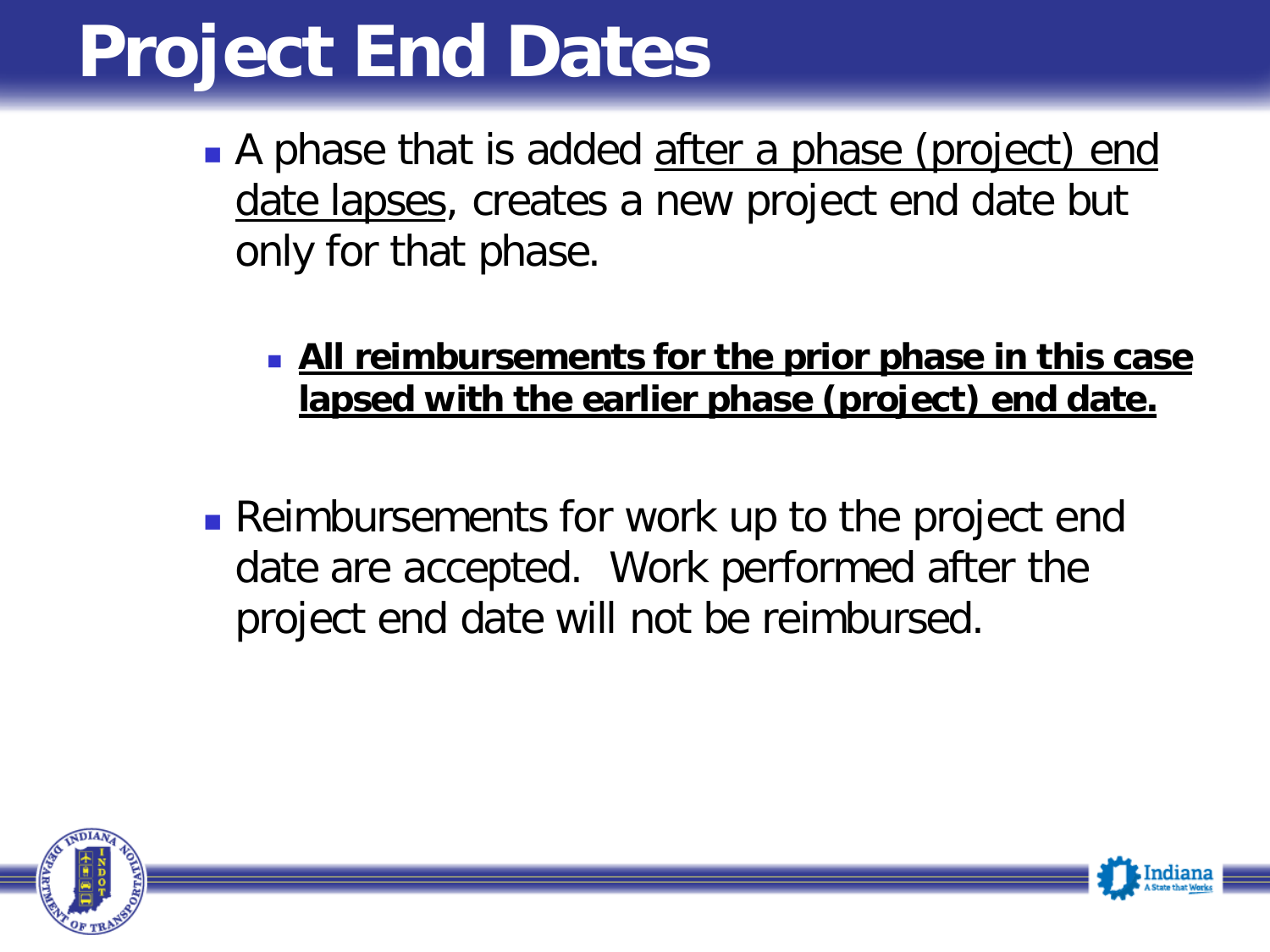- **The project end date is defined based upon the** phase and what is considered to be a reasonable amount of time to complete the phase and move it on to the next phase. The date cannot be changed because you are adding funds to the phase unless you are also adding work that would push the date out.
- Each time a project end date is moved out a full justification is required and will be either accepted or rejected by Federal Highway.
	- You either stop work and attempt to receive more federal funds through a call or you pay 100% Local.



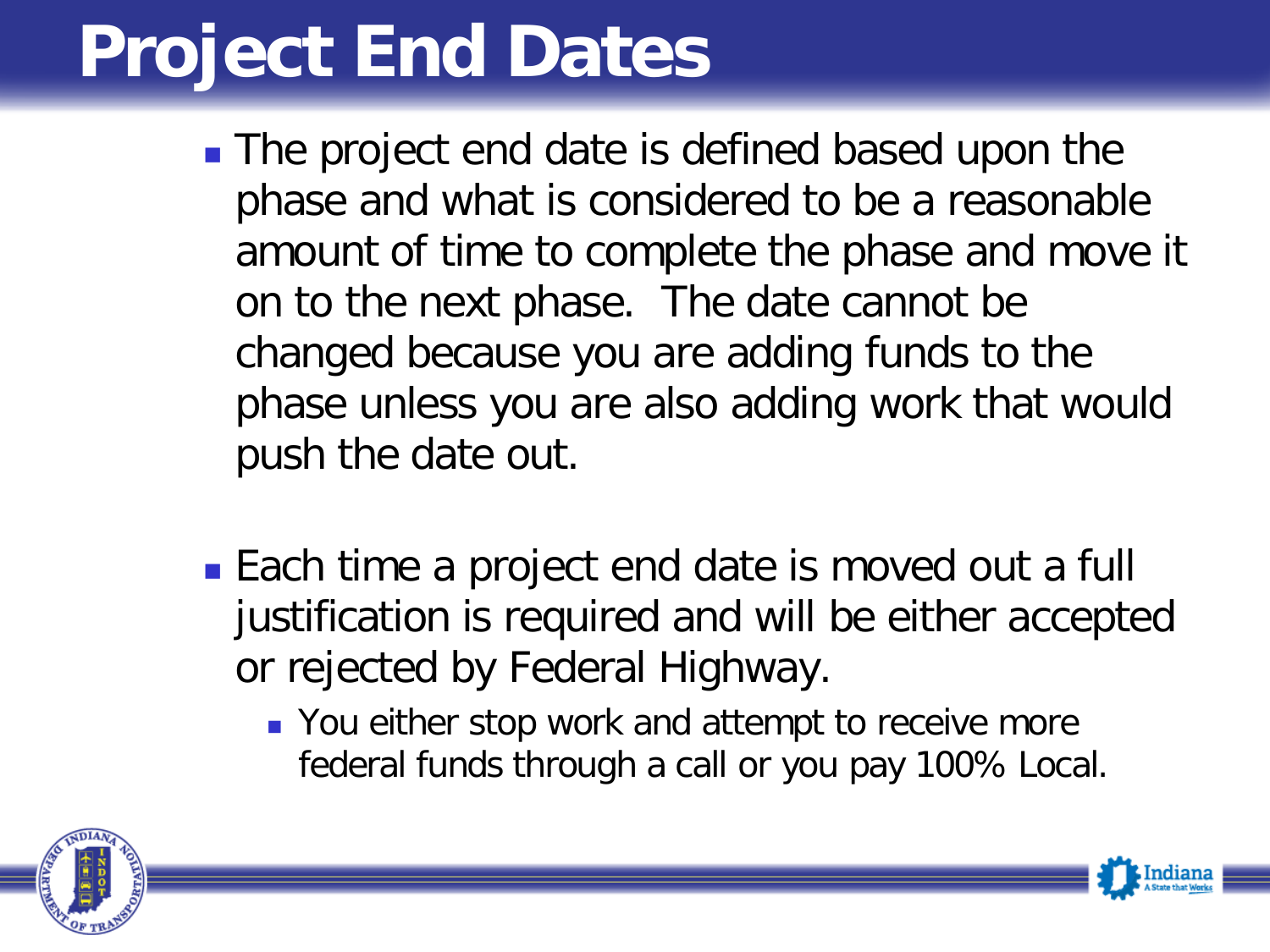# **Wrapping up**

#### **Questions?**



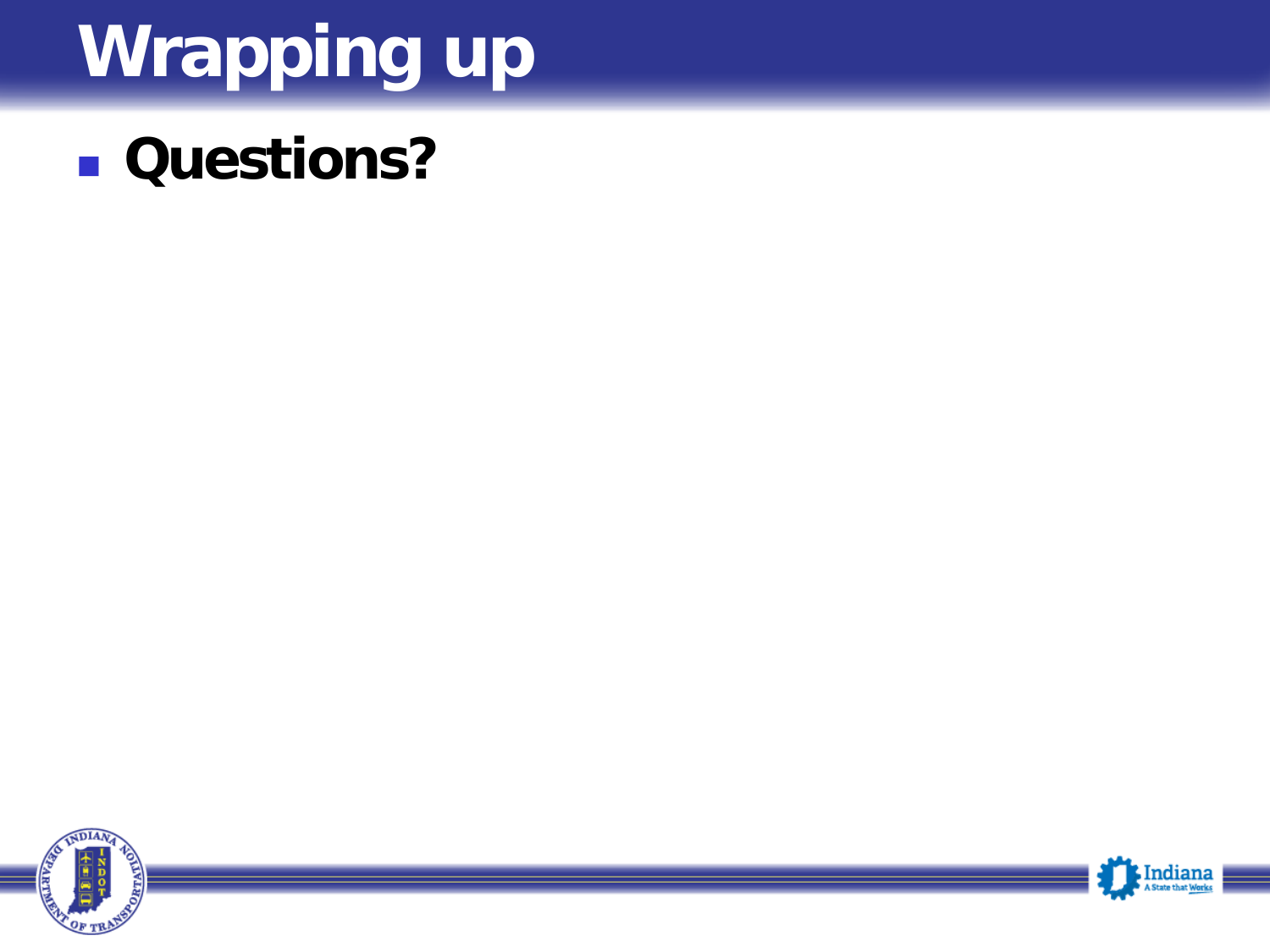## **Housekeeping**

- **Presentation copies will be on the INDOT web site under the LPA Training, Tools & Resources section. http://www.in.gov/indot/3241.htm**
- **A copy of the Local outline Word document used for this presentation will also be available on the site.**
- **If a list of Acronyms is needed please ask us for one. Copies are available today.**



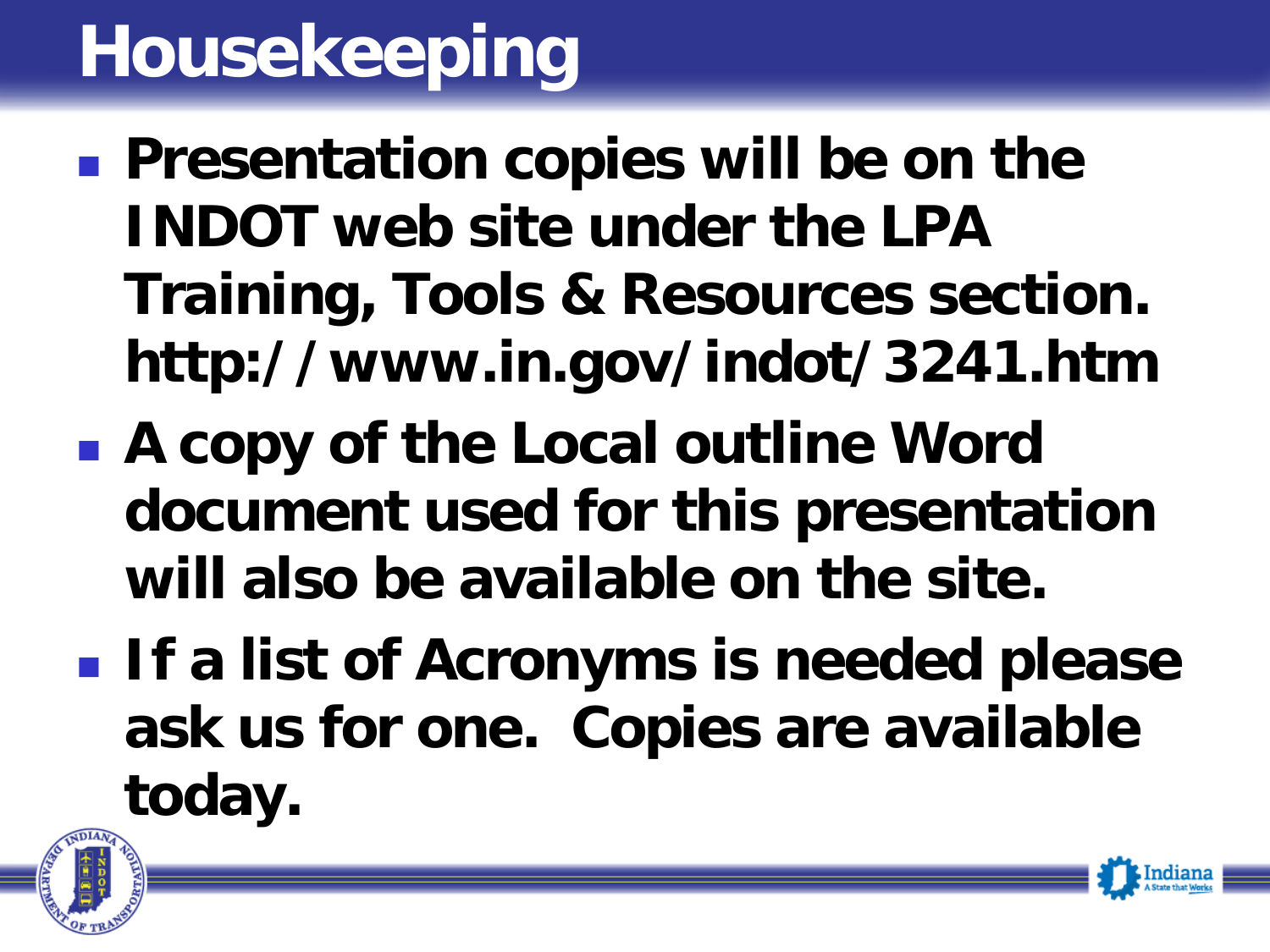#### **Last**

- **If you are curious as to whether you have any inactive projects that need immediate attention, please see one of us. We have individual list by LPA.**
- **Thank you for taking time out of your day to make this a priority. We cannot stress enough the importance of the processes we have shared with you today.**



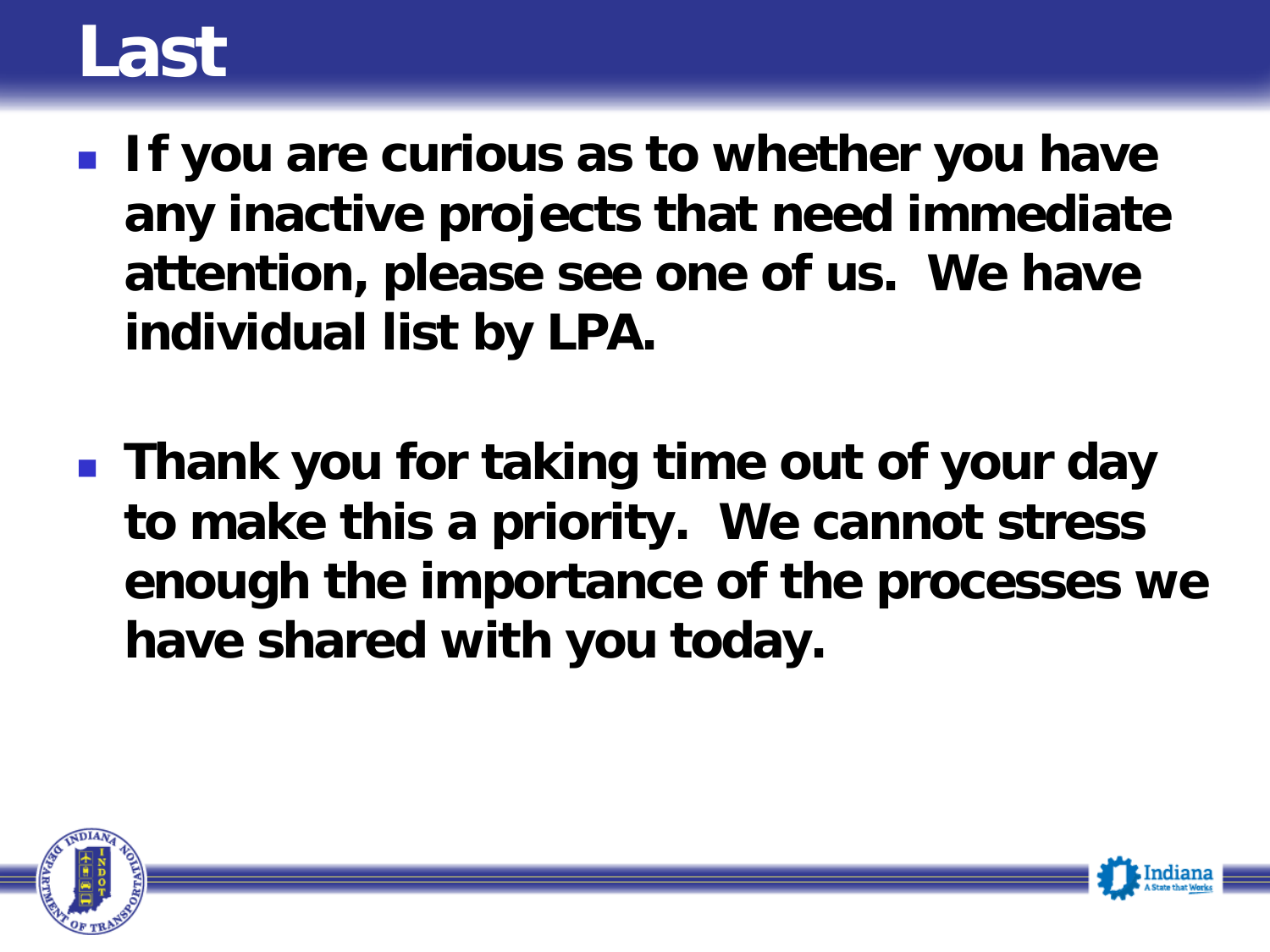

#### **khicks@indot.in.gov**



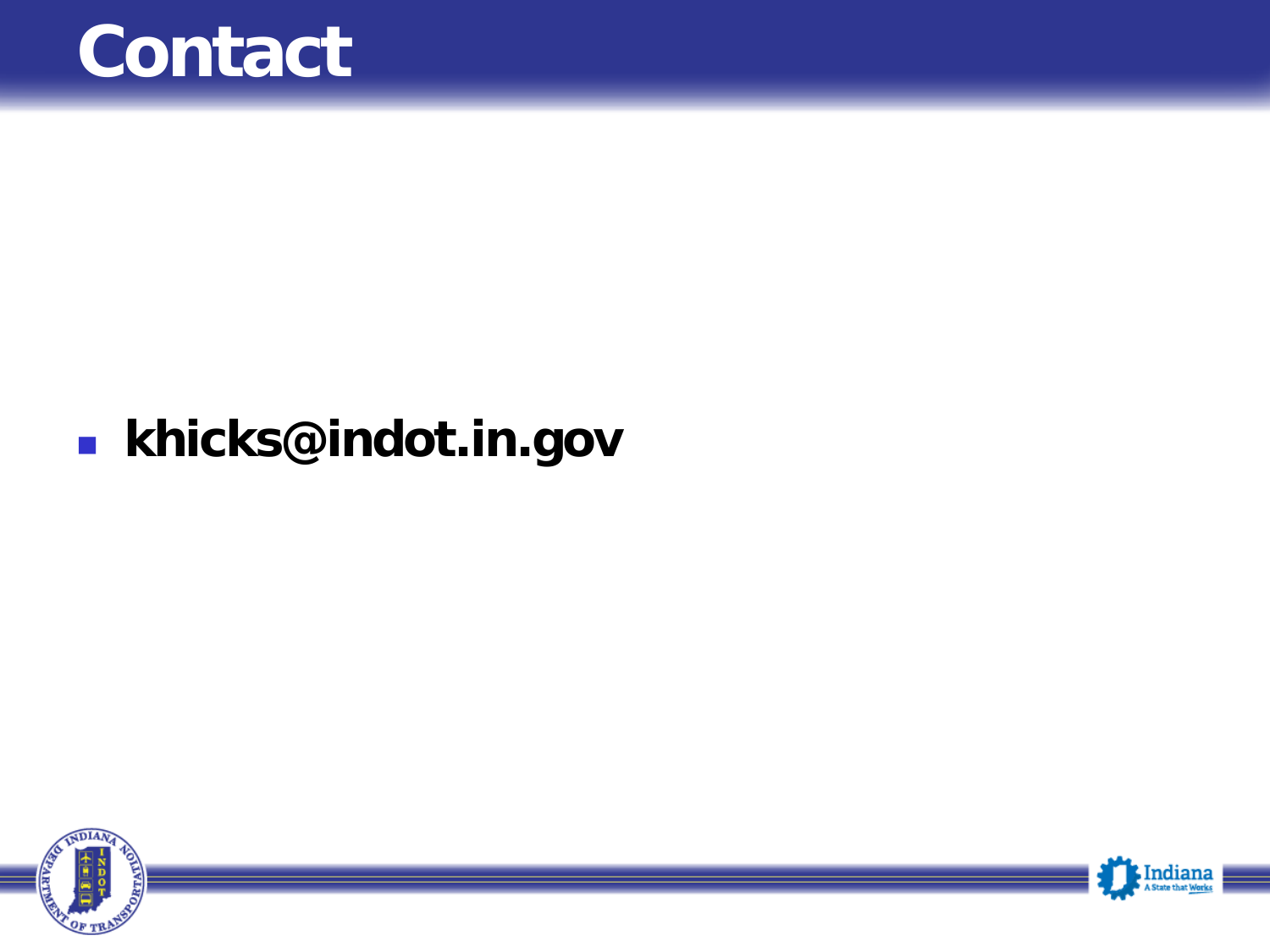#### Local Outline

Why is this meeting necessary?

The Office of the Inspector General Federal oversight has increased drastically in the last year. A Major focus on obligated funds and how long those funds have or will be on a project has surfaced as a top priority. Although the OIG had previously focused on such processes they had not strongly enforced the regulations behind federal obligations. They are now!

This is a federal mandate coming from Washington DC.

Before we begin with what Inactives and Project End dates are it is important to understand the process. When there is a call for projects, that call is for a particular state fiscal year. If your project is accepted in the call then you are given a funding amount that can be utilized that year for that project. This is called an award. An award does not authorize federal funding. It grants you approval to request federal funding at a set dollar amount in a particular state fiscal year in which you will start your project activity. When you are ready to begin your project you should contact the District Office so federal funding can be placed on your project. The District Office works with the Project Finance Division in Central Office who is responsible for submitting the request for the federal funding authorization. This is the formal approval from FHWA which does not occur until this process is complete. The District Office will communicate with you when the federal funding is in place.

#### Inactives

#### What are inactives?

Inactives are projects where federal funds have been requested and then sat dormant for 9 months. These are considered improper obligations where a decision by the federal government can be made to remove the federal obligation. If they remove the federal obligation, you no longer can seek reimbursement. You cannot begin work before you have a Notice to Proceed (NTP) from the District. A request for federal obligation should not be made more than 6 weeks prior to the need to give a notice to proceed. A notice to proceed should not be given unless the work is ready to begin. If the work is ready to proceed then an invoice should follow for incremental work. Please do not wait until all activity is complete. Your project could fall inactive and even those funds that you expected to receive reimbursement against can be in jeopardy.

Why should you care about inactives?

As stated before the federal government can and will remove federal obligations that are deemed improper. Your project can be in jeopardy if you do not have sufficient local funds to continue. Federal funding will no longer be available.

How do you prevent funds from being removed?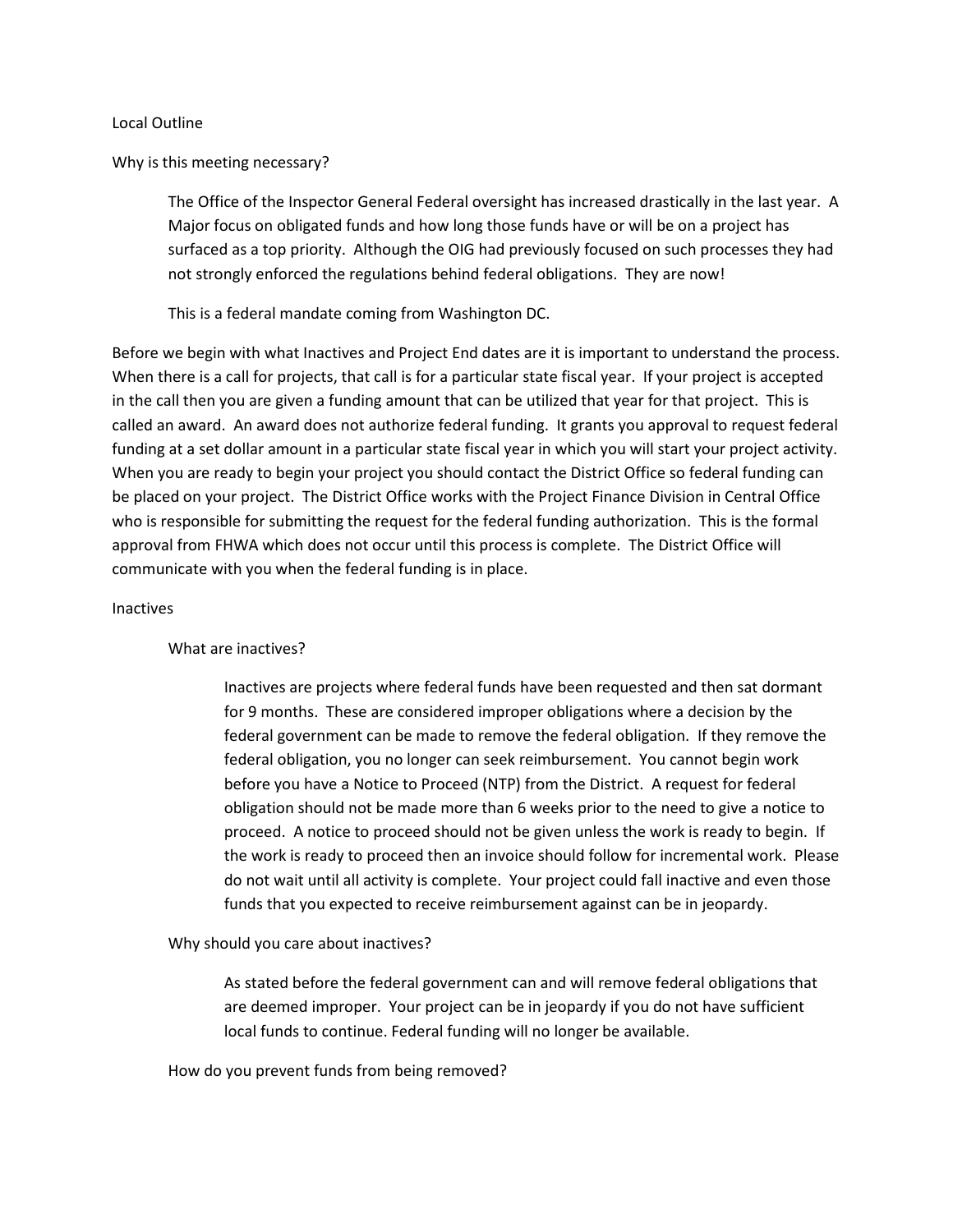A reimbursement request to the District within 9 months

You will need to push your consultants to invoice immediately. No consultant will have the ability to request an extension to this time frame. As soon as a federal obligation is posted in the federal system, the clock starts ticking. There are no mechanisms to move the clock back. Consultants please know your time frame and locals it is just as important that you know the time frame and push for the invoicing. It is your money that is in jeopardy.

The more often you are invoiced, the more often you should seek federal reimbursement. It is much easier to keep the funds flowing in monthly increments than it is to attempt to beat the clock.

When is this effective?

#### **NOW**

INDOT has been moving the funds around on their projects for years in order to meet the federal threshold but INDOT no longer has excess funds on their projects and they no longer have projects that stall without immediately removing the funds. During the years we have been moving the funds on our projects we have been reaching out to Local units requesting information regarding projects and seeking claims in order to keep Local projects moving. This has not been a very effective practice but has allowed us to float a little longer without really disrupting the Local program. Unfortunately the time has come where we no longer have that latitude.

#### Project End Dates

Project End Dates are predefined dates for each phase based upon the expected timeframe required to complete a phase. Another term you could hear or read about is Performance End Date. They are one and the same when referring to the federal requirement surrounding obligations.

What does this mean to me?

Reimbursements for work up to the project end date are accepted. Work performed after the project end date will not be reimbursed.

#### How does it work?

When a request for federal obligation goes into the federal system, a phase (project) end date is defined. That date is defined based upon the phase and what is considered to be a reasonable amount of time to complete the phase and move it on to the next